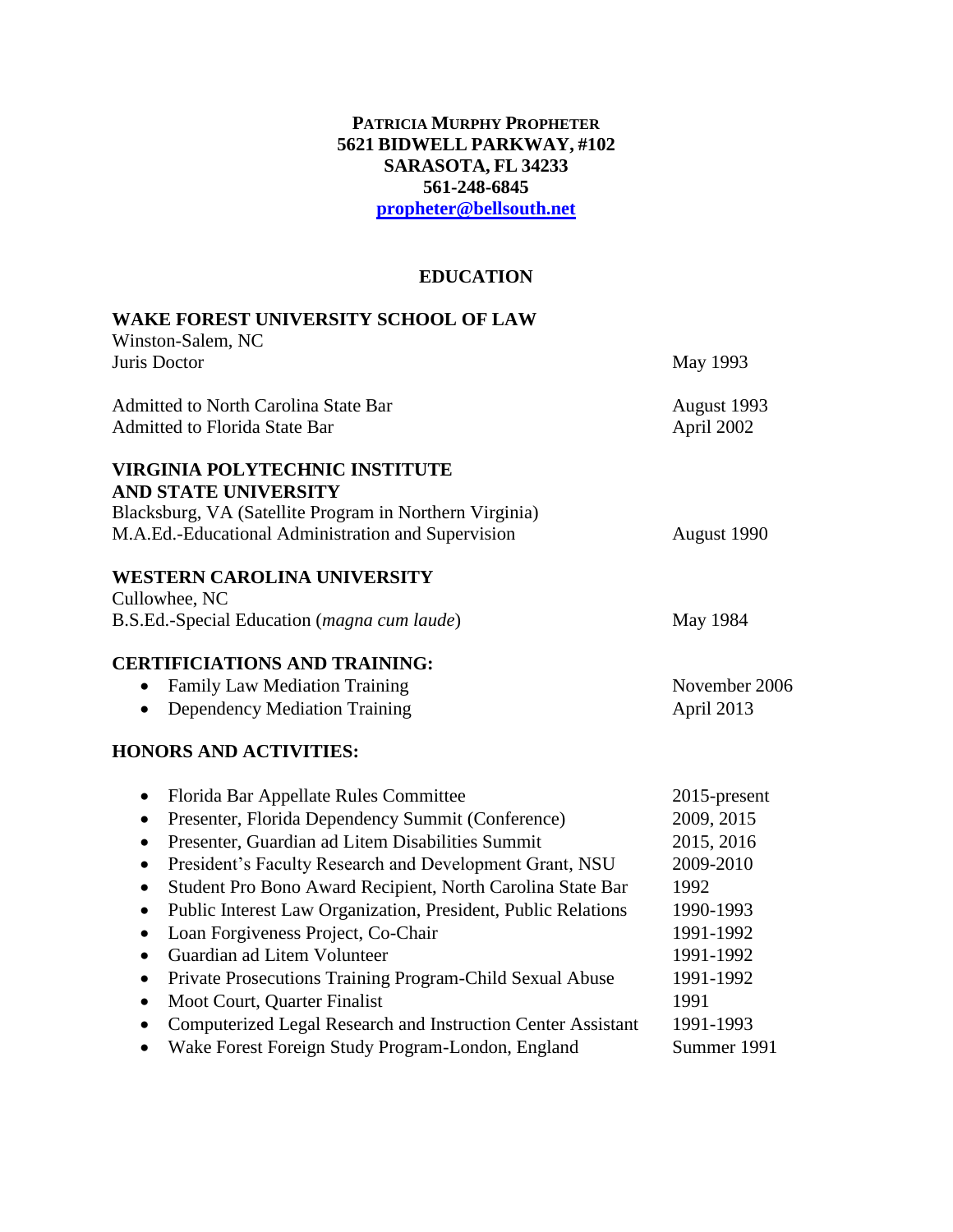# **TEACHING EXPERIENCE**

### **Legal Education**

| <b>Continuing Education Coordinator</b>                                                                                                                                                                                                       | February 2016-  |
|-----------------------------------------------------------------------------------------------------------------------------------------------------------------------------------------------------------------------------------------------|-----------------|
| Florida Statewide Guardian ad Litem Program                                                                                                                                                                                                   | present         |
| 600 South Calhoun Street,                                                                                                                                                                                                                     |                 |
| Suite 274 Tallahassee,                                                                                                                                                                                                                        |                 |
| FL 32399-0979                                                                                                                                                                                                                                 |                 |
| <b>Faculty Administrator of</b>                                                                                                                                                                                                               | July 2015-      |
| <b>Bar Preparation and Academic</b>                                                                                                                                                                                                           | February 2016   |
| <b>Success and Assistant Professor of Law,</b>                                                                                                                                                                                                |                 |
| <b>Legal Research and Writing</b>                                                                                                                                                                                                             |                 |
| Barry University School of Law                                                                                                                                                                                                                |                 |
| Orlando, FL 32807                                                                                                                                                                                                                             |                 |
| <b>Interim Assistant Dean of Bar</b>                                                                                                                                                                                                          | September 2015- |
| <b>Preparation and Academic Success</b>                                                                                                                                                                                                       | February 2016   |
| Barry University School of Law                                                                                                                                                                                                                |                 |
| Orlando, FL 32807                                                                                                                                                                                                                             |                 |
| <b>Professor/Program Development</b>                                                                                                                                                                                                          | July 2004-      |
| <b>Critical Skills Program</b>                                                                                                                                                                                                                | June 2015       |
| Nova Southeastern University, Shepard Broad College of Law                                                                                                                                                                                    |                 |
| Ft. Lauderdale, FL 33314                                                                                                                                                                                                                      |                 |
| <b>Adjunct Professor</b>                                                                                                                                                                                                                      | January 2013-   |
| <b>Juvenile Law and Domestic Violence Law</b>                                                                                                                                                                                                 | June 2015       |
| <b>Distance Learning Program</b><br><b>Legal Research and Methods, Domestic Violence,</b><br><b>Medicare, Business Organizations in Health Care</b><br>Nova Southeastern University, Shepard Broad College of Law<br>Ft. Lauderdale, FL 33314 |                 |
| <b>Adjunct Professor</b>                                                                                                                                                                                                                      | 1999-2001       |
| <b>Domestic Violence Advocacy Center</b>                                                                                                                                                                                                      |                 |
| Wake Forest University School of law                                                                                                                                                                                                          |                 |
| Winston-Salem, NC 27106                                                                                                                                                                                                                       |                 |
| <b>Exceptional Education</b>                                                                                                                                                                                                                  |                 |
| <b>Winston-Salem/Forsyth County Public Schools</b>                                                                                                                                                                                            | 1993-1995       |
| <b>Winston-Salem, NC</b>                                                                                                                                                                                                                      | 1989-1990       |
|                                                                                                                                                                                                                                               |                 |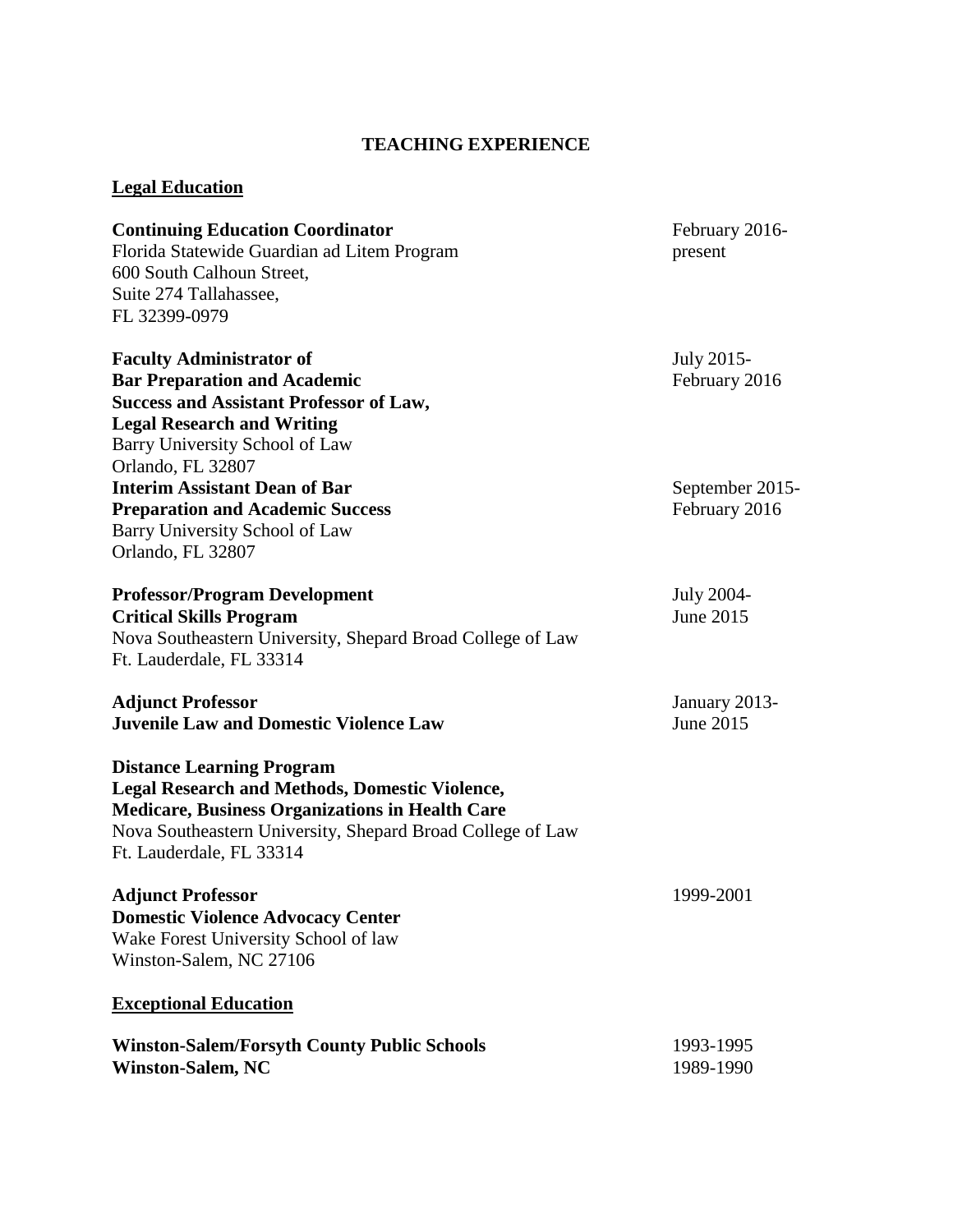| <b>Fairfax County Public Schools-Vienna, VA</b>                                                                                                                                                   | 1986-1989                               |
|---------------------------------------------------------------------------------------------------------------------------------------------------------------------------------------------------|-----------------------------------------|
| <b>Monroe County Board of Education-Key West, FL</b><br><b>Smoky Mountain Area Mental Health-Dillsboro, NC</b>                                                                                    | 1985-1986                               |
|                                                                                                                                                                                                   | 1984-1985                               |
| <b>LEGAL EXPERIENCE</b>                                                                                                                                                                           |                                         |
| <b>Appellate Attorney</b><br><b>Statewide Guardian ad Litem Office</b><br><b>Seminole County Criminal Justice Center</b><br>101 Bush Boulevard<br>Suite 3238<br>Sanford, FL 32773                 | July 2014-<br><b>July 2015</b>          |
| <b>Appellate Attorney, Children's Legal Services</b><br><b>Department of Children and Family Services</b><br>111 S. Sapodilla Ave.<br>West Palm Beach, FL 33401                                   | July 2008-<br>Dec. 2009                 |
| <b>Appellate Attorney,</b><br><b>Statewide Guardian ad Litem Program</b><br>400 West Robinson Street<br>South Tower, Suite S725<br>Orlando, FL 32801                                              | <b>August 2005-</b><br><b>June 2008</b> |
| <b>Staff Attorney, Kin Support Project</b><br><b>Barry University School of Law</b><br>2724 North Australian Ave., Building 1<br>West Palm Beach, FL 33407                                        | Jan. 2003-<br><b>July 2004</b>          |
| <b>Attorney/Senior Attorney, Child Welfare Legal Services</b><br><b>Florida Department of Children and Families</b><br>111 S. Sapodilla Ave.<br>West Palm Beach, FL 33401                         | Aug. 2001-<br>Jan. 2003                 |
| <b>Attorney/Managing Attorney,</b><br><b>Domestic Violence and Public Benefits Unit</b><br>The Legal Aid Society of Northwest North Carolina<br>216 West Fourth Street<br>Winston-Salem, NC 27101 | Nov. 1997-<br><b>July 2001</b>          |
| Womble Carlyle Sandridge & Rice, LLP<br>Winston Salem, NC 27101                                                                                                                                   | April 1996-<br>Nov. 1997                |